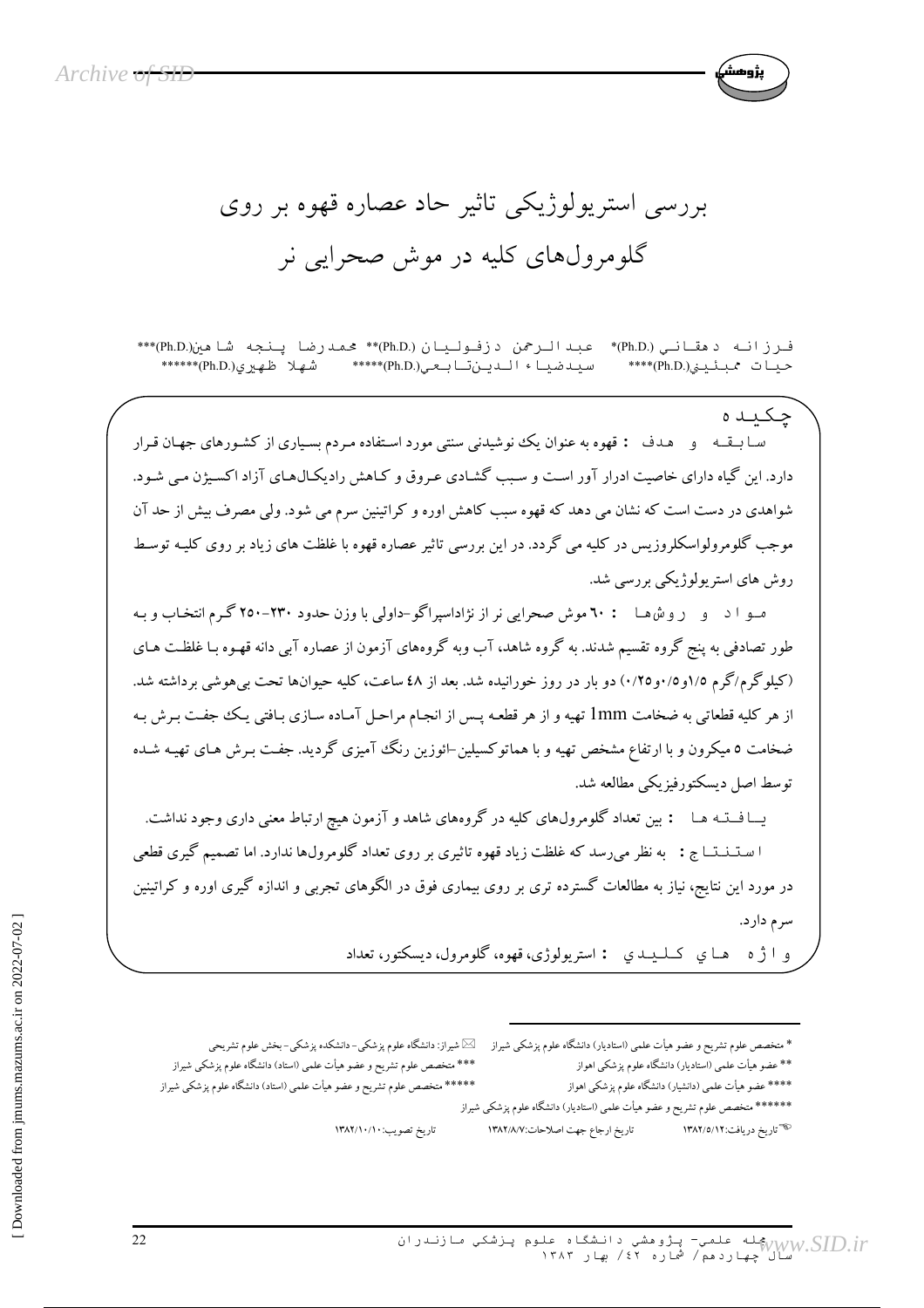مقدمه

قهوه یک نوشیدنی محرک است که از دیرباز مورد استفاده مردم جهان قرار داشته است. در طب سنتی ابران، جوشانده قهوه، تقویت کننده دستگاه اعصاب مرکزی بوده و موجب افزایش نیروی انقباض ماهیچه قلبي وضربان آن مي شود.

در ضمن، نوشیدن آن ادرار را زیاد نموده و اثر ضد عفونی کننده دارد (۱). گزارش های علمی زیادی مبنی بر احتمال ارتباط مستقیم بین مصرف قهوه و سلامتی فرد موجود می باشد

قهوه حاوی ترکیبات پلی فنلی است که دارای خاصیت آنتی اکسیدان بوده و موجب کاهش رادیکال،های آزاد اکسیژن میشود. مصرف مداوم این نوشیدنی در درمان آسم، سیروز کبدی ، پارکینسون و بیماریهای قلبی حروقی مؤثر است و ازتکثیر سلولهای سرطاني جلوگيري مي کند(۳،۲). تاثير قهوه بر روي کليه متفاوت است؛ به طوری که سبب افزایش دفع ادرار می شود (٤). مصرف مداوم آن از تشکیل سنگ کلیه جلوگیری می کند و سبب کاهش میزان اوره و کراتینین سرم می شود(٤،٢ تا ٧).مطالعات نشان می دهد که تر کیبات گزانتین دار موجود در قهوه مانند کافئین و تئوفیلین سبب گشاد شدن عروق خونی میشود. این عمل به علت تاثیر گذاشتن بر روی گیرندههای A1 و A2 موجود در عروق أوران كليه مي باشد.(۸). اما مطالعات ديگر نشان میدهد که زیاده روی در مصرف قهوه سبب اثرات سوء بر روی کلیه می شود و سختی و مقاومت شر بان ها را افزایش می دهد(۹،٤).با توجه به گزارش های فوق، بررسی اثرات مفید یا مضر قهوه بر روی کلیه ضروری بهنظر می رسد. مطالعات نشان می دهد که میزان یالایش کلیه، ارتباط مستقیمی با تعداد و اندازه گلومرولها دارد و غلظت های زیاد قهوه می تواند سبب گلومرولواسکلروزیس شود(١٠،٤) این امر سرانجام منجر

به از بین رفتن گلومرولها میشود. بنابراین اندازه گیری تعداد گلومرولها مي تواند به عنوان معيار مناسبي جهت سلامتی کلبه در نظر گرفته شود. برای اندازه گیری تعداد گلومرولها از روش های استریولوژی استفاده می شود. یکی از این روش ها، اصل دیسکتور است که به عنوان یک روش استاندارد طلایی برای شمارش اجزاء، دریک عضو استفاده می شود(۱۱). بنابراین هدف از این بررسی تخمین تعداد گلومرولهای کلیه توسط روشهای استریولوژی بعد از مصرف عصاره قهوه در غلظت های مختلف است.

مواد وروش ها تعداد ٦٠ موش صحرایی از نژاد اسپراگو- داولی با وزن حدود ۲۵۰–۲۳۰ گرم انتخاب گردید ودر شرایط استاندارد از نظر رطوبت، درجه حرارت، نور و دسترسی کافي به مواد غذايي وآب در قفس مخصوص حيوانات نگهداری شد. سپس دانه های قهوه از نوع عربی (Caffea Arabica) توسط متخصص گونههای گیاهی، شناسایی شد و برای تهیه عصاره مورداستفاده قرار گرفت. دانههای قهوه ابتدا به صورت پودر تهیه گردید. سپس ٥٠گرم از اين پودر با ٢٠٠ ميليليتر آب مقطر حل گردیده و به مدت ٢٤ ساعت در هوای ازاد نگهداری شد. سپس به مدت ۳۰ دقیقه در حمام آب قرار داده شد و پس از صاف نمودن، آب آن توسط دستگاه Rotatory water bath خارج گردید. سیس محلول فوق در دسیگاتور قرار داده شد و به وسیله خلا قوی تمام آب آن گرفته شد. بدین ترتیب از دانه گیاه فوق پودری خشک به دست آمد. برای ٥٠ گرم ماده اصلی حدود 0/٤ گرم پودر عصاره استخراج گردید. از عصاره دانه قهوه غلظت هایی با میزان های( ۰،۱/۰،٥/۲۰ و ۱/۵ گرم به ازای هر کیلوگرم تهیه گردید.)تهیه گردید. به منظور انجام این تحقیق حیوانات به ٥ گروه ١٢ تایی تقسیم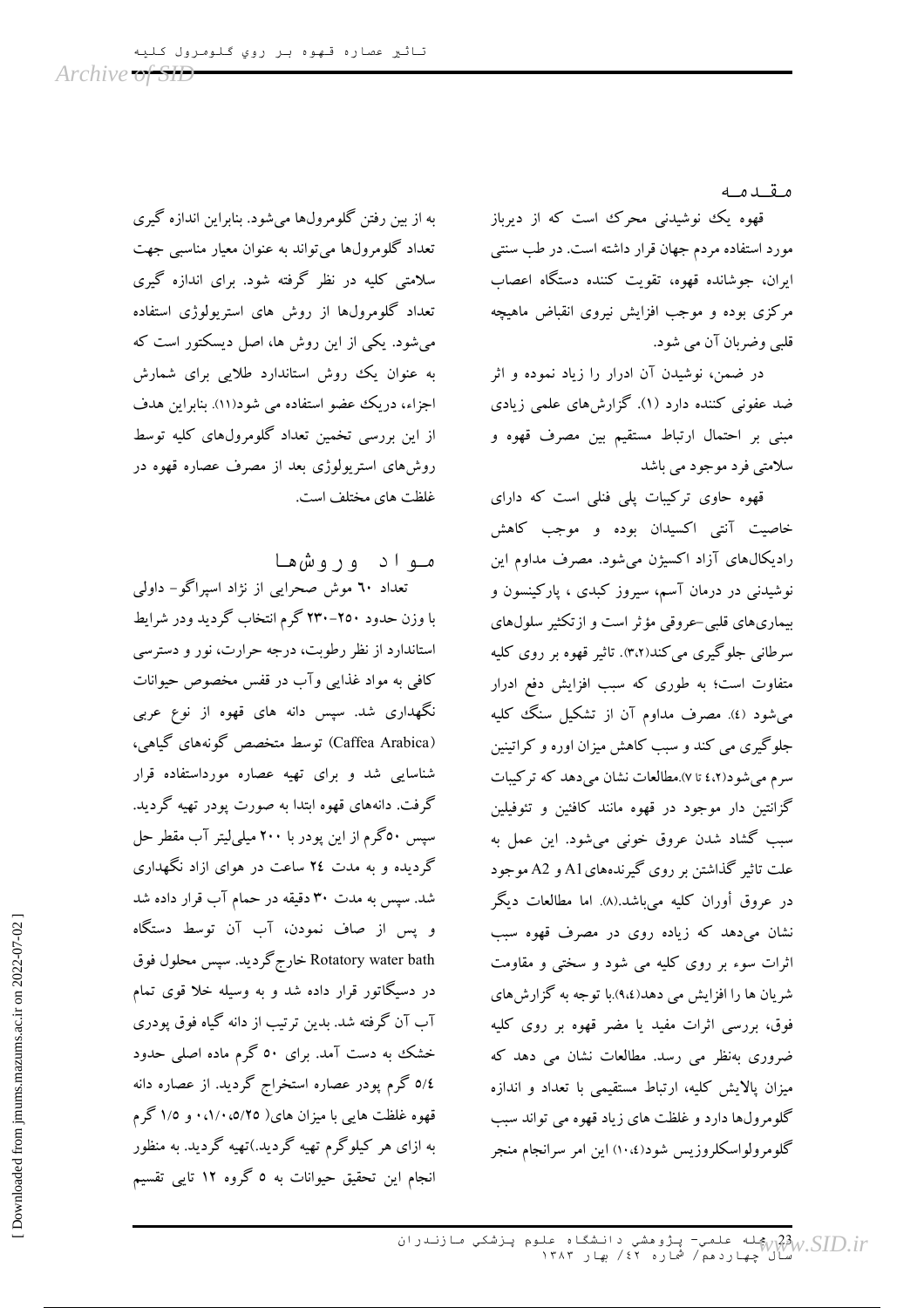

 $\Sigma P =$ تعداد فريم

Ntotal =NV.Vcortex تعداد كل

 $NV =$ تعداد در واحد حجم

حجم قشر کلیه با استفاده از اصل کاوالیه و روش  
شمارش نقطه ای به دست آمد(۱۲).  
تعداد نقاط
$$
\Sigma P = ∑P
$$
Fortext = ∑p.t.a(p)  
تعداد نقاطه  
π =  
a(p) =

مجموعه فریمهایی که با فضای مرجع برخورد داشتهاند =2P  $\Sigma Q$  مجموع تعداد گلومرولها

بررسی های آماری با استفاده از نرم افزار Spss انجام شد . به منظور مقایسه تعداد گلومرولها در گروه شاهد و آزمون از روش Mann-withney-u test استفاده شد، نتايج به صورت ميانگين ± انحراف معيار و ٩٥ درصد فاصله اطمینان مورد قبول و در سطح P<۰/۰۵ معنی دار در نظر گرفته شد.

ىافته ها از دیدگاه میکروسکوپ نوری ، تغییرات خاصی در ساختمان گلومرولها و عروق کلیه مشاهده نگردید ولی اغلب گلومرولها دچار بر هم افتادگی شده بودند؛ بهطوری که فضـای کپسـول بومـن ظاهـراً وسیـع بهنظـر شدند. به گروه شاهد آب و به گروههای آزمون ، از عصاره آبی دانه قهوه با غلظت های فوق ۲ بار در روز خورانیده شد. پس از گذشت ٤٨ ساعت حیوانات تحت بیهوشی عمیق با اتر تشریح شده و کلیه راست آنها پس از انجام يرفوزيون عروقي با محلول فرمالين ١٠٪ برداشته شد. سپس کلیه ها در قالب آگاری قرار داده شد واز هركليه توسط ماكروتوم ابداعي بافت شناسي، حدود ۱۲ مقطع به ضخامت ۱ میلی متر تهیه و پس از انجام آماده سازی بافتی از هر مقطع ، یک جفت برش موازی به ضخامت ٥ میکرون با ارتفاع مشخص به دست آمد. ارتفاع دیسکتور یا فاصله بین دو برش موازی تقریبا" مساوی یک سوم یا ۳۰ درصد اندازه کوچک ترین گلومرولها تعیین گردید.برای شمارش کل گلومرولهای کلیه به روش فوق ابتدا دانسیته عددی گلومرولها محاسبه شد . بدین منظور برش های زوج، همزمان با هم بر روی دو میکروسکوپ نوری مورد مطالعه قرار گرفت. بدین ترتیب که یک برش به عنوان شاهد و برش دیگر به عنوان مرجع در نظر گرفته شد. برای شمارش تعدادآنها ازشبکههایی متشکل از تعدادی Frame استفاده شد و برای هر زوج برش حداکثر چهار Frameبه صورت تصادفی منظم انتخاب گردید. روش کار به این ترتیب بودکه درصورت مشاهده گلومرولها در مقطع مرجع و عدم آن در مقطع شاهد، آن گلومرول شمارش می گردید ، مشروط بر آن که در خارج از Frame های مزبور شمارش انجام نشده باشد . این عمل در صورتی بود که Frame ها به صورت تصادفی منظم بر روی تصاویر پرتاپ شوند(۱۱) برای تعیین دانسیته عددی گلومرولها و تعداد کل

گلومرولها از فرمولهای زیر استفاده شد(۱۲).

تعداد گلومولها در واحد حجم  $\text{NV}=\underline{\Sigma\mathrm{Q}}$  $a(F)$  h  $\Sigma P$ تعداد گلومرولها در واحد فريم  $\Sigma$ O =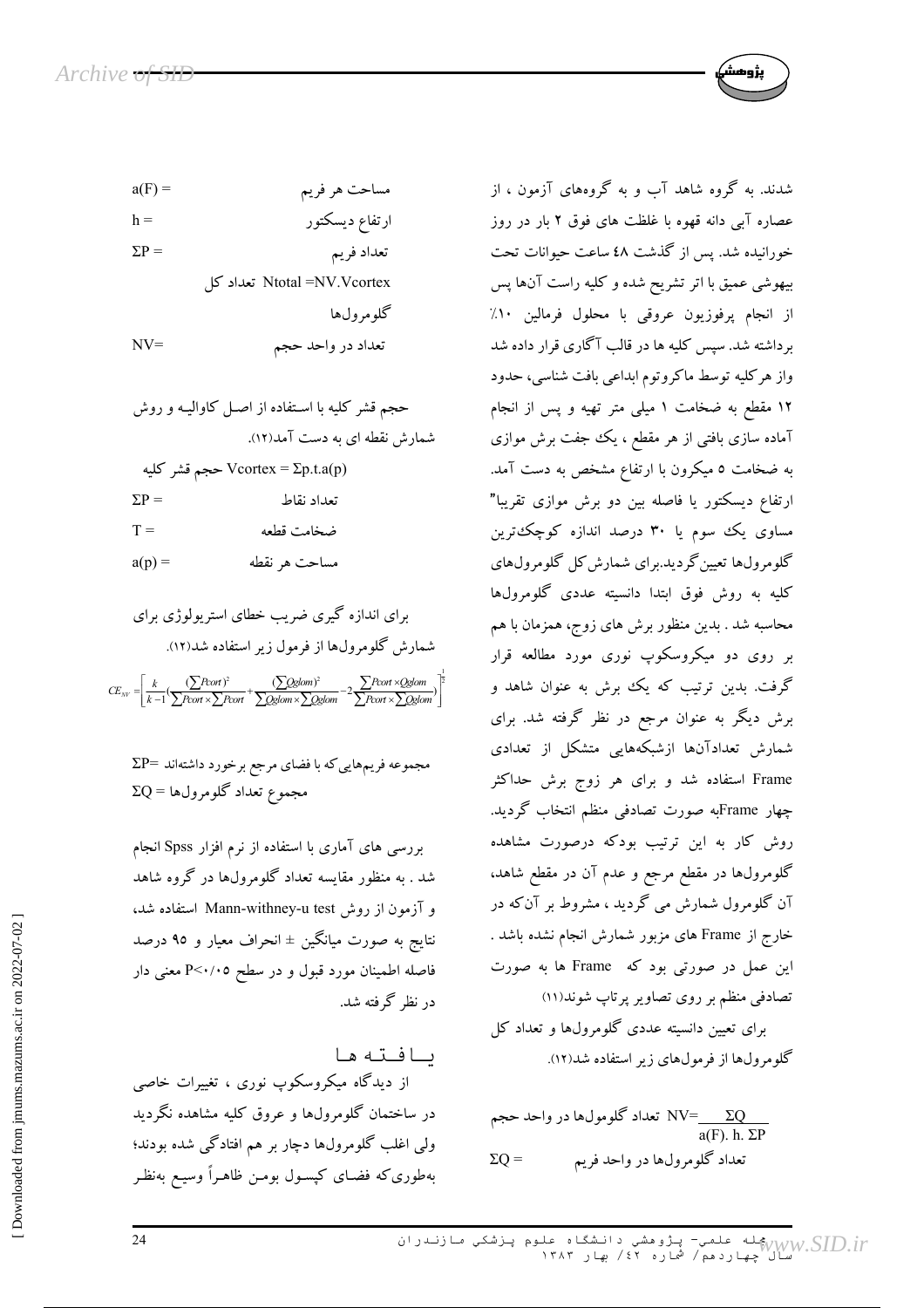میرسید. خیز و ادم در بعضی ازقسمت های بافت پارانشیمی در نواحی قشری ومرکزی به صورت آشکار مشاهده گردید. این تغییرات وابسته به غلظت عصاره است و با افزایش غلظت، مشخص تر است (تصویر شماره۱).

تصویر شماره ۱: خیز و ادم در بافت پارانشیمی کلیه

نتايج حاصل از مطالعات سه بعدي نشان دادكه بين تعداد گلومرولها در واحد حجم کلیه (NV) و تعداد کل گلومرولهای کلیه (Ntotal) در گروههای آزمون و گروه شاهد اختلاف معنی داری در سطح P<0.05ویده نشد (نمودار شماره١).



<mark>نمودار شماره۱: مق</mark>ایسه تعدادکل گلومرولهای کلیه بین گروه شاهد و گروه های مختلف مورد آزمایش

هر یک از ستونهای نمایانگر میانگین ± خطای معیاراست.

نعداد تل طومرنهای در تروه شاهد ۱۰۶۱٬۲۱۲ و در گروههای آزمون بین۸۷/ ۳۰۵۱۵ تا ۱۰/ ۳۲۵٦٤ تخمین زده شد. بین حجم قشر کلیه در گروههای شاهد و آزمون نیز اختلاف معنی داری در سطح P<۰/۰۵ مشاهده نگردید. حجم قشر کلیه در گروه شاهد ۲۲۰/ و در گروههای آزمون بین ۲۰۷/۹۳ تا ۷۶/ ۲۱۷ میلی متر مكعب تخمين زده شد.

اندازهگیری ضریب خطای آزمایش در هر دو گروه، پایین بود که این امر نشان دهنده دقت اندازه گیری در روش استرپولوژی فوق محسوب گردید (جدول شماره).

جدولشماره ۱: میزان میانگین وانحراف معیار وضریب خطای تعداد گلومرولها در واحد حجم کلیه وتعداد کل آن و محاسبه حجم قسمت قشري كليه و ضريب خطاي آن

| ضريب<br>خطا<br>$\rm CE$       | حجمقسمت<br>قشرى كلمه<br>(mm3) | تعداد کا ِ<br>کلو مرول های<br>کل N | ضريب<br>خطا<br><b>CE</b> | تعدادگلوم ولءا<br>در واحد حجم<br>کلمه NV | ناممتغير<br>فراواني<br>گر و هها |
|-------------------------------|-------------------------------|------------------------------------|--------------------------|------------------------------------------|---------------------------------|
| ممانگمن                       | مبانگہ ِ ±<br>انحراف<br>معمار | مانگہ ِ±<br>انحراف معبار           | مانگىن                   | مبانگہ ک<br>انحراف معبار                 |                                 |
| $\cdot/\cdot$ ۳               | $rr - 17$                     | $4.979 + 1909$                     | $\cdot/\cdot$ 0          | $151 + 10$                               | شاهد                            |
| $\left  \cdot \right $        | $Y \cdot 9 + 1 \cdot 2$       | <b>٢١٣٣٨+٢١٦٤</b>                  | $/$ . $\tau$             | $10T_{\pm}$ 1.                           | آزمون ۱                         |
| $\mathbf{1} \cdot \mathbf{0}$ | $Y1V \pm 10$                  | $T.010+7155$                       | /4                       | 1 ΣΛ±Λο                                  | آزمون ۲                         |
| $\left  \cdot \right $        | $T11+1T$                      | $T1VA4 \pm 1V \cdot 9$             | $\left  \cdot \right $   | $150 \pm 1$                              | آزمون ۳                         |
| $/$ . $\Upsilon$              | $Y \cdot V_{\pm} \setminus A$ | ٣٢٥٦٤+٢٢٦١                         | $\mathcal{L}$            | $\vee$                                   | آزمون £                         |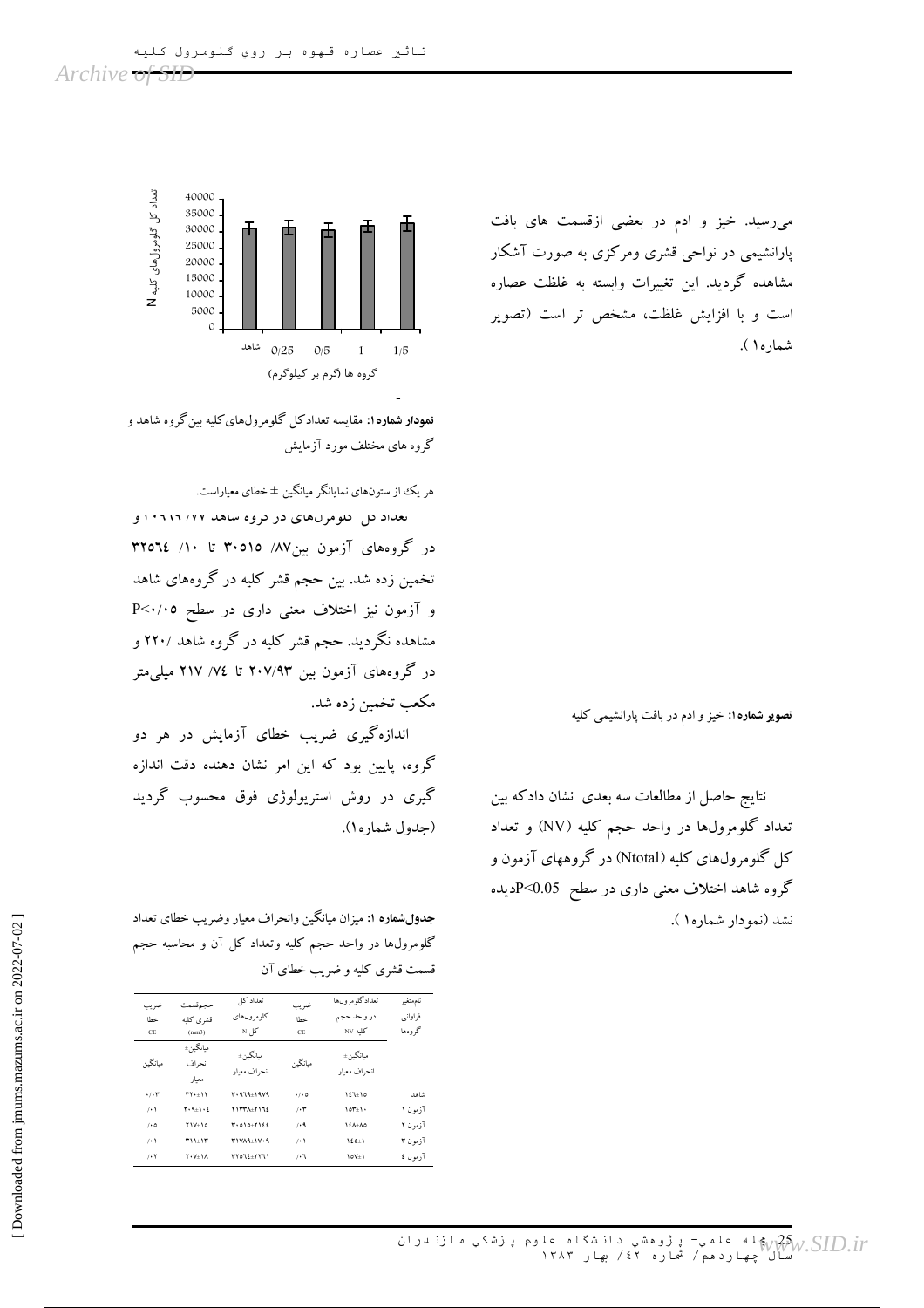ىحت

یکبی از روشهای تشخیص نارسایی حـاد کلیـه، انــدازه گیــری میــزان پــالایش گلــومرولی اســت . ایــن اندازهگیری به عوامل مختلفی مانند حجم گلـومرول۱عـا، تعداد گلومرولها و ساختمان لولههای کلیه وابسته است. مطالعات نشان می هد که با کاهش تعـداد گلـومرول۹عـا، میزان پالایش کلیه نیز کم می شـود (۱۳). دربسـیاری از بیماریها ، تعداد گلومرولهای کلیه کم می شود. بيمـاري ديابـت وابسـته بـه انسـولين و فشـارخون زيـاد

می تواند موجب کاهش تعداد گلو مرولهاشود. Pereira (۲۰۰۱) در یک الگوی تجربی برروی موش صحرایی .<br>نشان داد که افزایش فشار خـون موجـب کـاهش تعـداد گلومرولها به میزان ۳۳ درصد می شود(۱۵). در تحقیق حاضر تعداد کل گلومرولهای کلیه در گروه شـاهد در یک موش صحرایی ۱۹۷۹ ± ۳۰۹٦۹/۷۷ تخمین زده شد. Cahill (١٩٩٦) در طی تحقیقی تعداد کـل گلـومرولهـا در موش صحرايي را در حدود ٤٥٤٥ ± ٣٤٣٧٦ عـدد تخمسین زد(١٦). Nyenggard (١٩٩٣) نیسز تعسداد کسل گلومرول های کلیـه در ایـن حیـوان را ٣١٠٠±٢٦٥٠٠ و Bertram) حـدود ٣٦٦٧± ٣١٧٦٤ عـددتخمين زد (۱۸،۱۷). تعداد گلومرولهای کلیه در موش صحرایی بالغ و سالم توسط محققین مختلف و بهوسیله روش های متفاوت بين ٤٤٠٠٠-٢٤٠٠٠ عـدد محاسـبه گرديـد (١٩). بهنظر می رسـد کـه اخـتلاف در تعـداد گلـومرولهـا در مسوش صحرايي مربسوط بسه جسنس و نسۋاد حيسوان باشـد.Deway (١٩٩٦) نشـان دادكـه نژادهـاي مختلـف

موش دارای تعداد متفاوتی گلومرول هستند(۲۰). احتمال دیگری که مطرح می شـود ایـن اسـت کـه اخـتلاف در تعداد گلومرولهای کلیه در یک حیوان بـالغ مـی توانـد مربوط به مراحل آماده سازی بافتی باشد اما از آنجا که در این تحقیق از روش دیسکتور بـرای شـمارش تعـداد كلمومرولهما استفاده شمد وايمن روش تحت تماثير چروکیدگی در حین مراحل آماده سازی بافتی قرار نمیگیرد فرضیه فوق منتفـی مـی گـردد(۲۱). نتـایج ایـن بررسی همچنین نشان داد که غلظت های مختلف عصاره قهوه هیچ تا ثیری برروی تعداد کل گلومرول های کلیـه نسبت بـه گـروه شـاهد نداشـت.هـر چنـد Tofovic (۲۰۰۲) نشان داد که مصرف زیادقهوه سبب اسکلروزه شدن گلومرولها مبي شـود(٤). Mahmud (٢٠٠١) نيـز اعلام نمود که زیاده روی در مصرف قهوه سبب سـختی شريان ها و افزايش مقاومت عروقي مي شود(٩). بنا براين احتمال داده می شود که با افزایش غلظت عصاره قهـوه، مقاومت عروقبي زياد شده و شرايط براي اسكلروزه شدن، آتروفی و از بین رفتن گلومرولها فراهم میشود. اما همانطور که در این تحقیق مشاهده گردیـد، غلظـت های در نظر گرفته شده نتوانست تعـداد گلـومرولهـا را کاهش دهد. امـا احتمـال داده مـی شـود کـه بـا افـزایش غلظت عصاره، تعداد گلومرول۱ها کـم شـود، زيـرا ايـن ساختمانها در بسیاری از نواحی دچار چروکیدگی شده بودند. برای رسیدن به یک نتیجه قطعی نیـاز بـه انجـام روشهای استریولوژی بـرای انـدازه گیـری حجـم گلـو مرول ها است.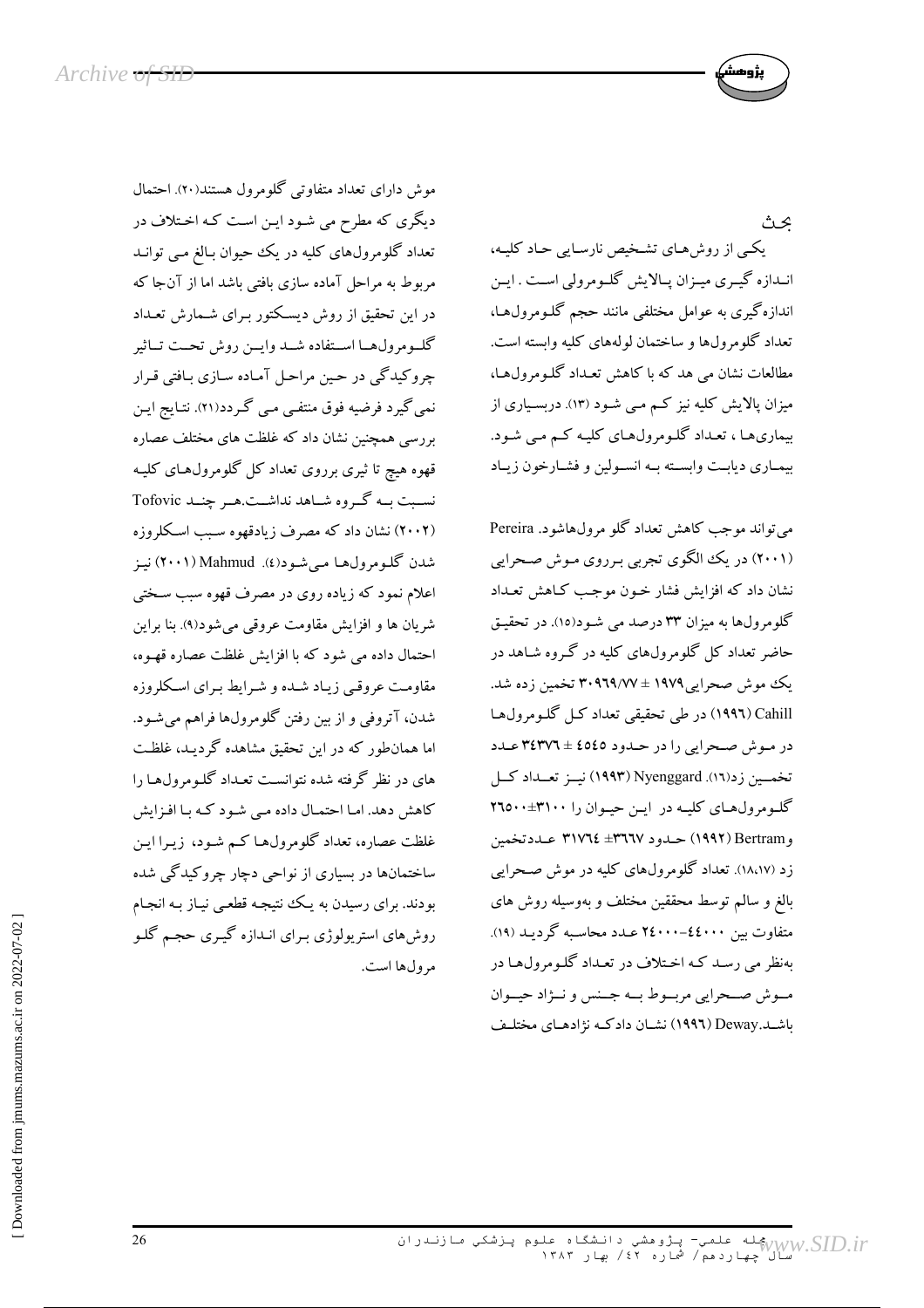- 3. Mukhopadhyay S, Poddarr MK. Caffeine inhibits the development of Ehlrich ascites carcinoma cells in female mice. **Indian J Exp Biol.** 2001; 39(8): 735-41.
- 4. Tofovic SP, Kost CK, Jackson EK, Long-term Bastachy SI. caffeine consumption exacerbates renal failure in obese, diabetic, ZSF1 (Fa Facp) rats. Kidney Int. 2002; 61(4): 1433-44.
- 5. Curhan GC. Prospective study of beverage use and the risk of kidney stones. American Journal of Epidemiology. 1996; 143:240-247.
- 6. Colussi G, De Ferrari ME, Brunati C, Civati G. Medical Prevention and treatment of urinary stones. J Nephrol. 2000; 13(3): 565-70.
- 7. Burdan F, Siezieniewska Z, Urbanowicz Z. Combined effects of acetaminophen, isopropylantipyrine and caffeine on pregnant and nonpregnant liver. Hum *Exp Toxicol.* 2001; 20(11): 569-75.
- 8. Richter A, Hammann M. Effect of adenosine rceptor agonists and antagonists in a genetic animal model of primary paroxsmal dystonia. Br J Pharmacol. 2001; 134(2): 343-52.
- 9. Mahmud A, Feely J. Acute effect of caffeine on atrial stiffness and aortic pressure waveform. Hypertension. 2001;  $38(2)$ ; 227-31.

فـهرست مـنابـع ١. جزايري غياث الدين. زبان خوراكيها. چاپ چهارم. تهران: انتشارت سپهر، ۱۳۵۹ : صفحات .٢٢٢-٢٢٣

- 2. Richelle M, Tavazzi I, Offord E. Comparison of the antioxidant activity of commonly consumed polyohenolic beverages (coffee, cocoa, tea) prepared per cup serving. J Argic Food Chem. 2001; 49(7): 3438-42.
- 10. Zeier M. Schonherr R. Amann K. Ritz E. Effect of testosterone on glomerular growth after uninephrectomy. Nephrol Dial Transplant. 1998; 13(9): 2234-40.
- 11. Hinchliffe SA, Sargent PH, Howard CV and Vanvelzen D. Human interauterine renal growth expressed in absolute number of glomeruli assessed by the disector method and Cavalieri principle. Lab Invest. 1991; 64: 777-784.
- 12. Howard CV, Reed MG. Unbiassed **Stereology: Three-Dimensional Measurment** in Microscopy.  $1<sup>rd</sup>$  ed. New York City. Bios Scientific; 1998.
- 13. Bendsten TF. Nyengaard JR. Unbiased estimation of particle number using Section historical perspectiv with Special reference to the stereology of glomeuli.  $J$ Micros. 1989; 153(1): 93-102.
- 14. Bilous Rw. Mauer SM. Sutherland DER. Steffes Mu. Mean glomerular volume and volume and rate of development of diabetic nephropathy. Diabetes. 1989; 38:1142-47.